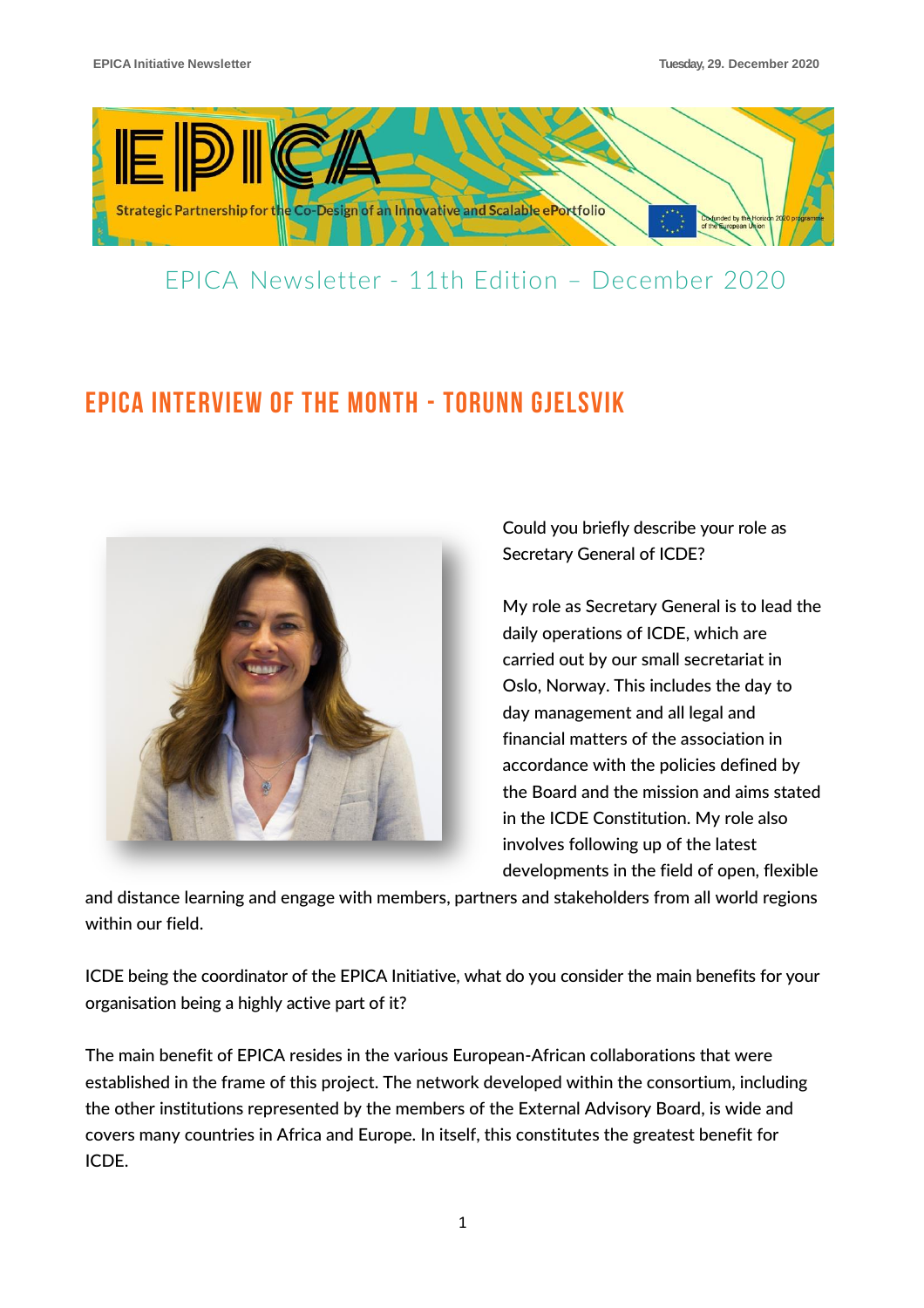Now that EPICA is reaching its end, how would you say it has contributed to decrease the skills gap between university graduates and the labour market? What would you say are the main contributing factors of EPICA to overcome this disparity?

EPICA being a development project and given the durable impact of the Coronavirus crisis, it is a bit early to state that the project has already contributed at addressing the skills gap between graduate students and the labour market. What can be said, however, is that EPICA definitely helped understanding the realities and the challenges of addressing these skills gaps. Within the project a consequent amount of work has been invested in researching and analysing the pedagogical requirements for an ePortfolio. I would therefore argue that this understanding acquired by the consortium is the main contributing factors as of today for addressing this disparity.

From your point of view, which sector (academia, businesses or individuals) will benefit most of the EPICA results?

Once the situation will allow the proper launch of the EPICA ePortfolio I believe that students will be the main beneficiaries, then ultimately Academia. On a larger scale, local businesses would be able to benefit from the commercialisation of the ePortfolio. Should the ePortfolio develop into a successful network, many other sectors could subsequently benefit from this online platform.

How, in your opinion, does having an ePortfolio benefit a student and graduate and how is it different from a CV or a graduate certificate?

The particularity of the EPICA ePortfolio is that it is skill-based. Skills that can be validated by lecturers, university professors, academic staff or even other students. From this angle we can understand how students may highlight their accomplishments in addition to their degrees and by doing so increase their employability. This system - similar to the so-called "micro-credentials" - is online and interactive allowing multiple skills recognitions. If I may use a metaphor to illustrate this it is the similar idea as of the blockchain technology, where multiple actors recognize the veracity of one item making it more secure and reliable than a piece of paper where ultimately a student can write whatever he or she wants.

How, in your view, will employers benefit from receiving access to an ePortfolio?

Potential employers could obviously value such a tool in order to help them with their recruitment processes by easing the identification of qualified students. It could also ease the review process of applications by filtering certain skills through the platform. Ultimately the EPICA ePortfolio has been designed from the beginning for the benefit of both students and employers.

What do you think are the most crucial coming steps that need to be negotiated for a successful implementation of EPICA's strategy, such as overcoming technological requirements, increasing the visibility of the initiative, improving funding, etc.?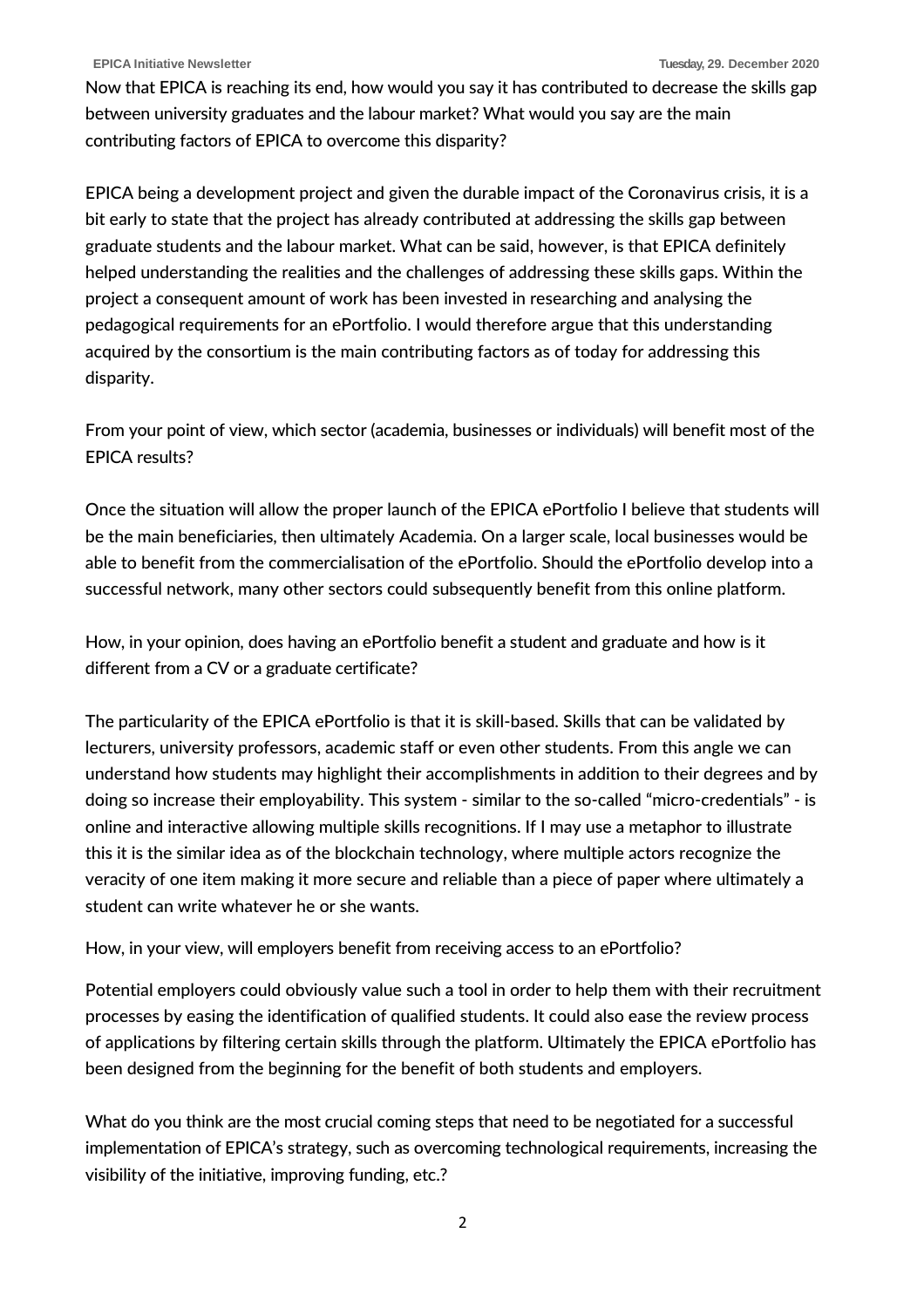The most crucial step forward is to overcome the current restrictions set up due to the COVID pandemic crisis. The work of the project has been impacted in that regards as our initial strategy was to identify local businesses to commercialise the ePortfolio towards universities. Unfortunately, these have been either closed or severely disrupted in their operations forcing us to reassess our strategy. The positive aspect of the current situation is that the field of Education has been forced to increase its digitalization speed, and there lies our optimism.

## EPICA participates in the OEB 2020 Conference

This year the [OEB Conference](https://oeb.global/) took place from the 30th of November to the 4th of December with a focus on "Shaping the future of learning". Marcelo Maina, Lourdes Guàrdia, Federica Mancini and Derek Clougher, members of the Edul@ab team at Universitat Oberta de Catalunya, presented 'EPICA: Showcase Students Employability Skills using an ePortfolio' on the 4th of December in the new virtual format adopted for this year's conference.



**Derek Clougher**

The presentation focused on the EPICA project and provided a detailed overview of the theoretical background

on which the project itself is based. The focus on the conceptual framework sparked debate and encouraged open conversation between all those in attendance. Following this an outline of the three phases of the project (organisational, academic and professional) was provided. This was extremely useful as it detailed the importance of all the stakeholders involved which included local coordinators, professors, employers, and of course, students. By providing a detailed overview of the process, it helped listeners to understand how the project was carried out and also how each phase was uniquely important in achieving the overall objectives of the research project. To clarify how these phases were conducted information was also provided regarding the support materials that were administered to all participants in their respective phases. Once all of this information had been discussed, the strengths of the study were presented which attempted to highlight the usefulness of an ePortfolio as a reflective, professional and transitional tool to showcase graduate skills to prospective employers while promoting innovative pedagogical methods and strategic collaboration among stakeholders.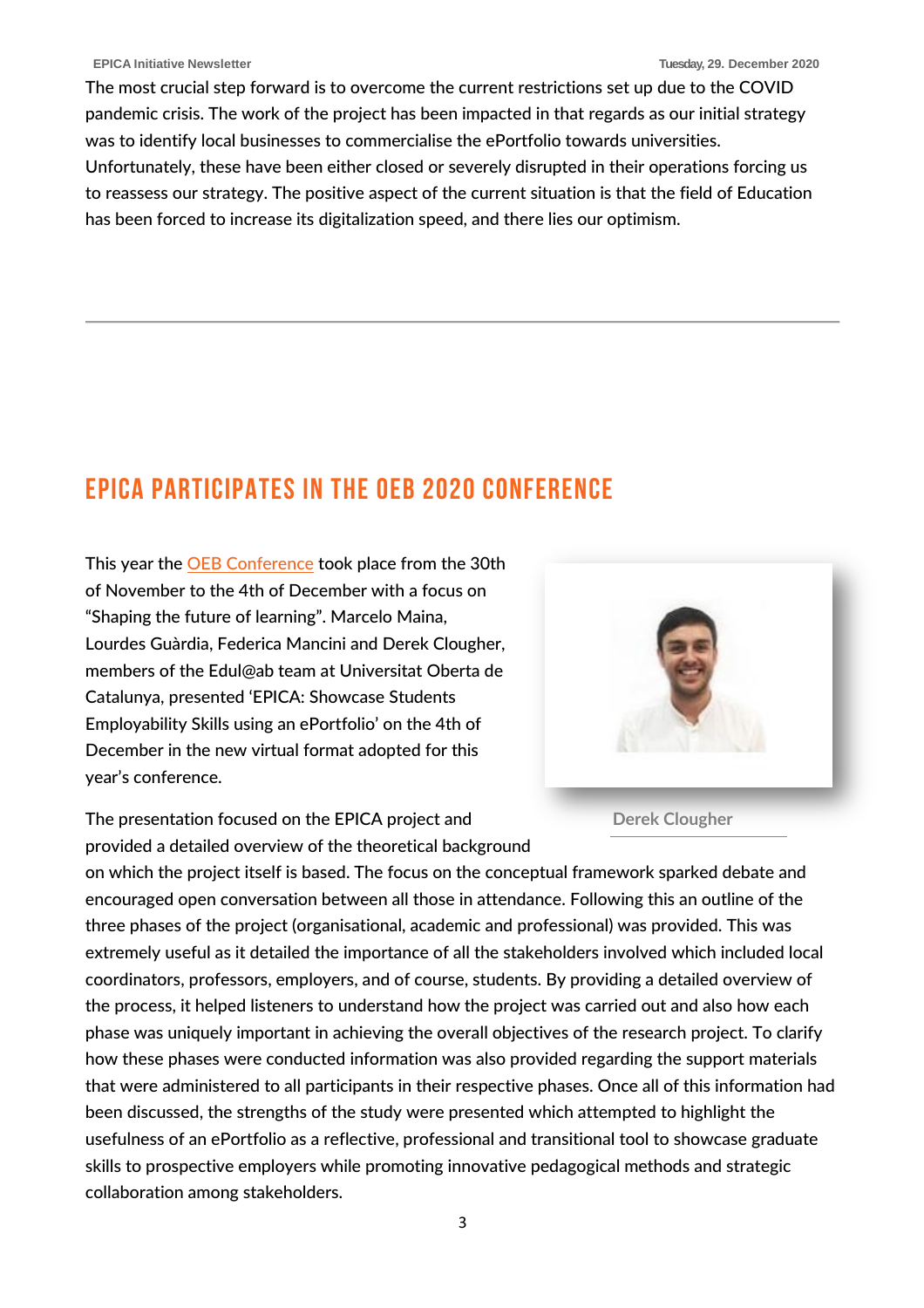The presentation at the OEB 2020 Conference was well received by fellow participants and researchers were keen to understand the solutions proposed based on the EPICA designed ePortfolio. For more information on the EPICA [project](https://www.epica-initiative.com/) and its findings you can check out the project [website here.](https://www.epica-initiative.com/) To read more on the conference you can have a look at the [programme](https://oeb.global/conference#agenda) of this year's conference.

## Epica Final Conference

The final international EPICA Conference was held virtually on Thursday, December 10. Over 400 participants from around the world attended this lively event which was held under the overarching theme "Increasing University Graduates' Employability Chances through the Use of an Innovative ePortfolio - The Epica Initiative".

The aim of this final conference was to highlight the highly innovative work and results of the EPICA Initiative focusing on its relevance and implications for local uptake, implementation and sustainability.

Leading experts in the African and European higher education sector as well as Kenyan, Tanzanian and Ugandan students, teachers and employers, who formed part of the success stories collected during the EPICA Pilots in the three partner countries gave insightful presentations and inspiring talks.

The conference was chaired by Philise Rasugu, longstanding member of the African Virtual University (AVU), Kenya. Torunn Gjelsvik, Secretary General of the International Council for Open and Distance learning in Norway gave the opening speech, which was followed by a keynote address given by Dr. Bakary Diallo, Rector of the African Virtual University (AVU) on the relevance on skills for employability. Dr. Marcelo Maina from the Open University of Catalunya – UOC, shared fascinating insights on how the innovative methodologies, developed by UOC, can support a competency-based learning approach in any learning environment. This was followed by a lively interactive discussion and poll on employability skills led by Michael Opiyoh of Maseno University in Kenya.

Mr. Andrea Contino of MyDocumenta, Spain gave a live demo on the EPICA ePortfolio which was co-designed by the EPICA initiative partners. His demo was followed by a highly interactive session

4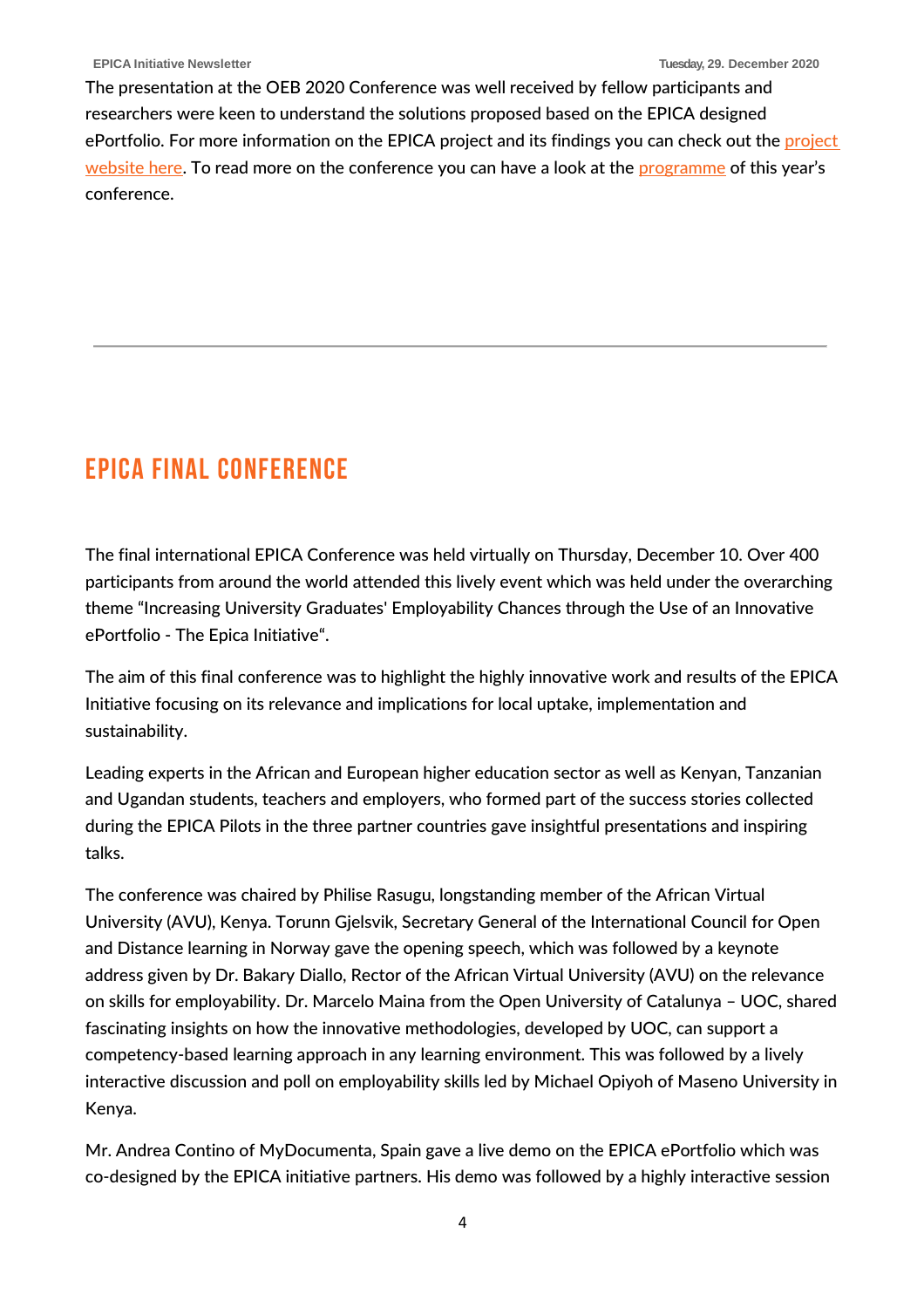led by Prof. Paul Muyinda of Makerere University, Uganda, with students, teachers and employers from the three pilot countries highlighting their success stories while using the ePortfolio during the Pilot experience.

Dr. Edephonce Nfuka of the Open University of Tanzania (OUT), Tanzania shared his very interesting perspectives on the benefits and advantages of using such an ePortfolio and how this enhanced and increased the visibility of OUT's learners' skills and strengthened their employability perspectives.

Reaching the end of the conference, there was a space left for Q&A between the experts and the participants, let by Philise Rasugu as chairperson of the conference.

To conclude the event, the conference counted with the presence of Albert Nsengiyumva, Secretary General of ADEA (Association for the Development of Education in Africa) and member of the External Advisory Board of EPICA, who spoke on the relevance of the topic at the pan-African level.

Participants were given deep insights into the relevance of skills for employability and the methodology that was developed by UOC to assess and make employability skills visible. They learned how a European ePortfolio was adapted to address the needs of the African job market and heard firsthand from students, teachers and employers how the use of the ePortfolio enhanced and increased the visibility of the students' skills.

This conference was organised by ICWE and hosted by eLearning Africa and promoted to the eLearning Africa Community of Practice. To view a recording, please follow this [link.](https://www.epica-initiative.com/ressources/video/2020_12/)



**Snapshot of the Virtual Conference**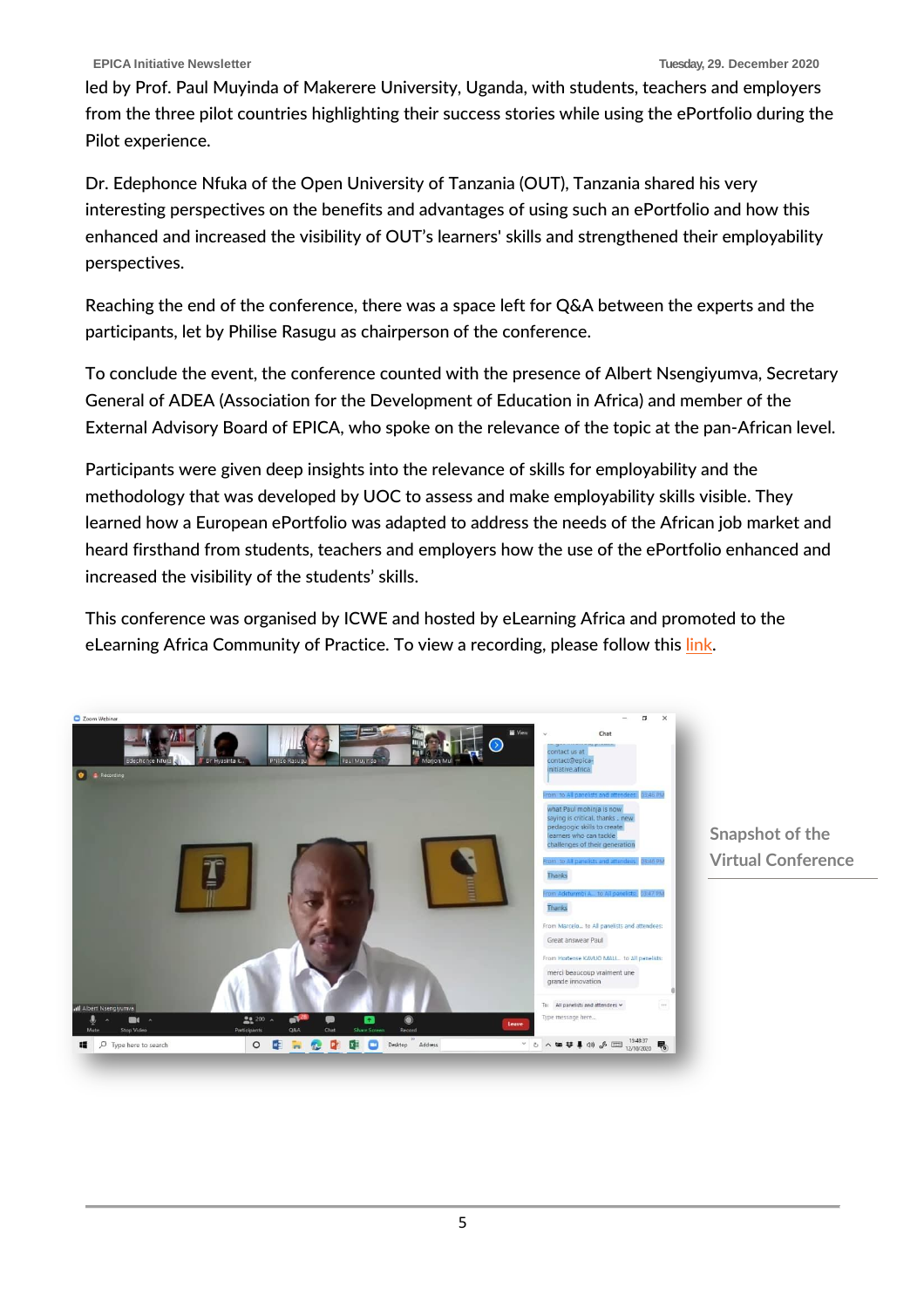### Goodbye and hello!

The EPICA Initiative, a strategic partnership between Europe and Africa to co-design an innovative and scalable ePortfolio to improve the quality, visibility and availability of new skills, has now come to its official end when the project comes to a close at the end of December 2020.

The initiative, which was co-funded by the European Commission's Horizon 2020 Research and Innovation Programme, was launched in January 2018 by the following consortium partners: The African Virtual University, ICDE, ICWE, Makerere University, Maseno University, MyDocumenta, the Open University of Catalunya and the Open University of Tanzania.

During its three-year lifespan, the consortium successfully co-designed an ePortfolio, developed by MyDocumenta, and adapted it to the needs of the African market with the support of its African partners institutions. Its consortium member UOC developed the underlying innovative methodologies to support a competency-based learning approach in any learning environment. The co-designed EPICA Portfolio was piloted in the different African partner universities involving students, teachers and employers.

One of the highlights coming out of the project is the EPICA Employability Skills Kit that can be downloaded [here.](https://www.epica-initiative.com/employability_skills_kit.php) These resources were created by UOC with the aim to support the academics, students and employers - who participated in the pilot study - to perform the necessary actions to assess employability skills, award micro-credentials, and make them visible for the workplace. These materials also aim to inspire the stakeholders' community and support the implementation of the proposed methodological approach in other higher education institutions preferably adopting blended and online learning models.

We, the EPICA Consortium, are very sad to say goodbye as this project comes to its final stage but we look forward to engaging with you in the future. EPICA's main outcomes will remain available to any interested individual or organisation who would like to make use of these highly relevant results that aim to support the increase of employability across Africa and beyond.

To engage with EPICA and its consortium, please contact us at [info@epica-initiative.eu.](mailto:info@epica-initiative.eu)

For information on the EPICA Initiative activities and results, please visit us at [https://www.epica](https://www.epica-initiative.eu/)[initiative.eu/](https://www.epica-initiative.eu/)

You can also follow us on social media:

<https://twitter.com/Epicainitiative>

<https://www.facebook.com/EpicaInitiative/>

<https://www.linkedin.com/groups/13589357/>

Signed: The EPICA Consortium